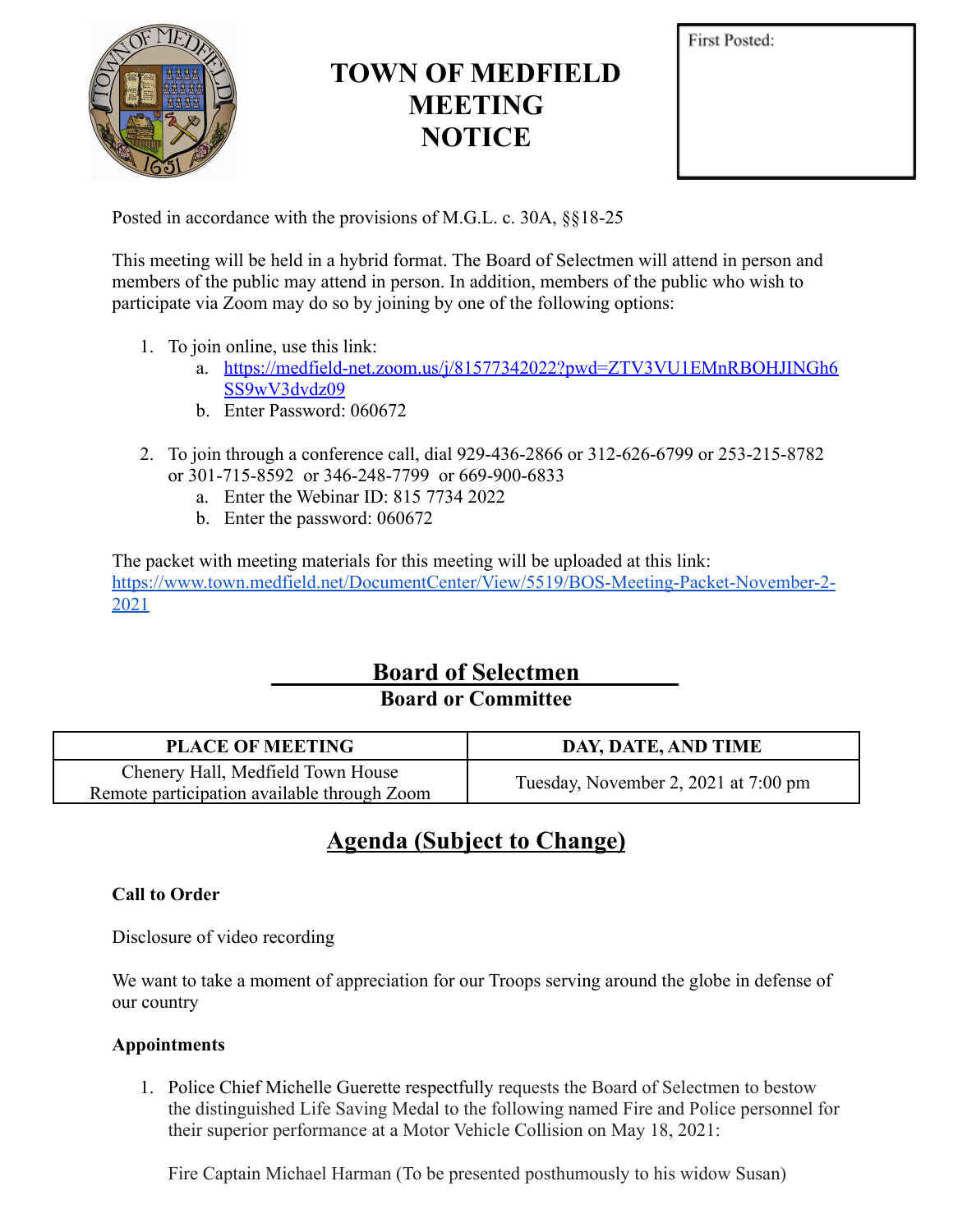FF/EMTP Matthew Reinemann FF/EMTP William DeKing Sergeant Conor Ashe Officer Wayne Sallale Officer William Bento

- 2. Police Chief Michelle Guerette requests the appointment of Daniel Neal to the position of Student Officer for the Medfield Police Department.
- 3. Fire Chief William Carrico requests the Board of Selectmen vote to authorize the Chair to sign an ambulance service medication exchange agreement with Steward Good Samaritan Medical Center, Inc.
- 4. Medfield State Hospital Development Committee to discuss the Medfield State Hospital proposals, evaluations, and the Development Committee's recommendation to the Board of Selectmen
- 5. Medfield Energy Committee to discuss the elementary school project net-zero design, the Medfield Energy Committee charter, and committee activities

#### **Discussion and Potential Votes**

- 6. Review and vote to approve the Town of Medfield Financial Policy
- 7. Discuss and vote on a recommendation for the the warrant article for the new elementary school project at the November 7, 2021 Special Town Meeting

#### **Action Items**

- 8. Vote to release the request for proposals for the Housing Options Incentive Program
- 9. Vote to approve a services agreement with Good Energy L.P. for energy broker services for Community Choice Aggregation
- 10. Vote to approve a contract with Spark Energy Conservation for sustainability coordinator services
- 11. Vote to approve a contract with Environmental Partners for PFAS treatment feasibility study and conceptual design at Wells 1, 2, and 6 and vote to approve use of American Rescue Plan Act funds for the study (eligible as a water infrastructure project)
- 12. Vote to approve renewal of Medex rates for Calendar Year 2022 and authorize Town Administrator Kristine Trierweiler to sign the rate acceptance
- 13. Vote to accept a Community Planning grant in the amount of \$75,000 from the Commonwealth of Massachusetts and authorize Town Administrator Kristine Trierweiler to sign the standard state contract documents
	- a. The Community Planning grant is for a Zoning Diagnostic, revision of the Open Space Residential Zoning Bylaw, and Evaluation and Preparation of Mixed-Use Zoning Regulations for the Route 109 Corridor